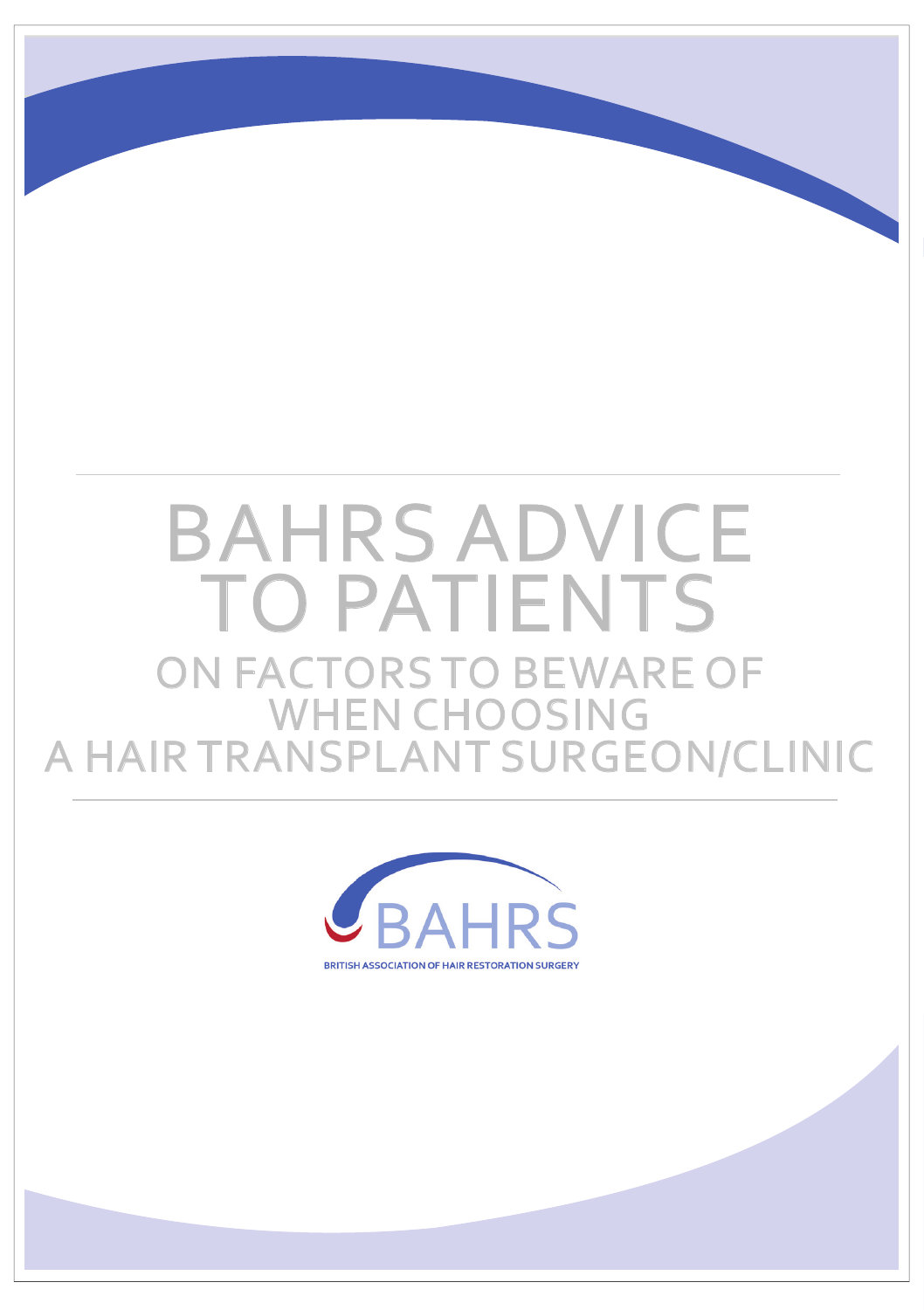

## BAHRS ADVICE TO PATIENTSON FACTORS TO BEWARE OF WHEN CHOOSING A HAIR TRANSPLANT SURGEON/CLINIC\*

## **PATIENTS SHOULD BEWARE OF HAIR TRANSPLANT CLINICS WHO:**

- Claim to be 'a leading Hair Transplant Clinic', or similar wording unless they can demonstrate that their achievements and experience nationally or internationally, depending on the context, supports this
- Do not clearly demonstrate on their websites who the employed Hair Transplant Surgeons are, along with a suitable biography listing their qualifications and experience
- Do not make it clear who the Hair Transplant Surgeon is when asked
- Utilise non-doctors to make clinical decisions on the Hair Transplant Surgery plan
- Do not make it clear what the cost per hair or per follicular unit is
- Advertise financial inducements in the form of discounts or time limited offers (either on their own websites or on discount marketing websites eg Groupon)
- Put pressure on the patient to commit to surgery in a short time frame
- Advertise free consultations as a marketing tool
- Suggest hair transplant surgery is 'scarless' or 'painless'
- Offer 'quarantees' regarding hair transplant surgery outcome
- Have 'before and after' photos where the views are not comparable
- Offer surgery in a facility that is not registered with a health authority (eg in England this would be the Care Quality Commission – CQC)

## **PATIENTS SHOULD BEWARE OF HAIR TRANSPLANT SURGEONS WHO:**

- Are not registered with the national medical council in the country they are operating in (eg in the UK this would be the General Medical Council – GMC)
- Suggest on their website and information literature that they are 'experienced' in the procedure proposed unless they are able to show that they have practiced this method of Hair Transplant Surgery for at least 5 years (the minimum time most surgeons take in higher surgical training to completion of specialist training in the NHS is six years)
- Suggest they are 'qualified' in Hair Transplant Surgery unless they able to support this with a qualification such as that provided by the American Board of Hair Restoration Surgery, or another qualification recognised by BAHRS and the ISHRS
- Claim to be a 'specialist' or 'specialising in' Hair Transplant Surgery unless this is their main area of expertise
- Claim to be a 'leading Hair Transplant Surgeon', or similar wording unless they can demonstrate that their achievements and experience put them near the top of the profession in their surgical speciality nationally or internationally, depending on the context